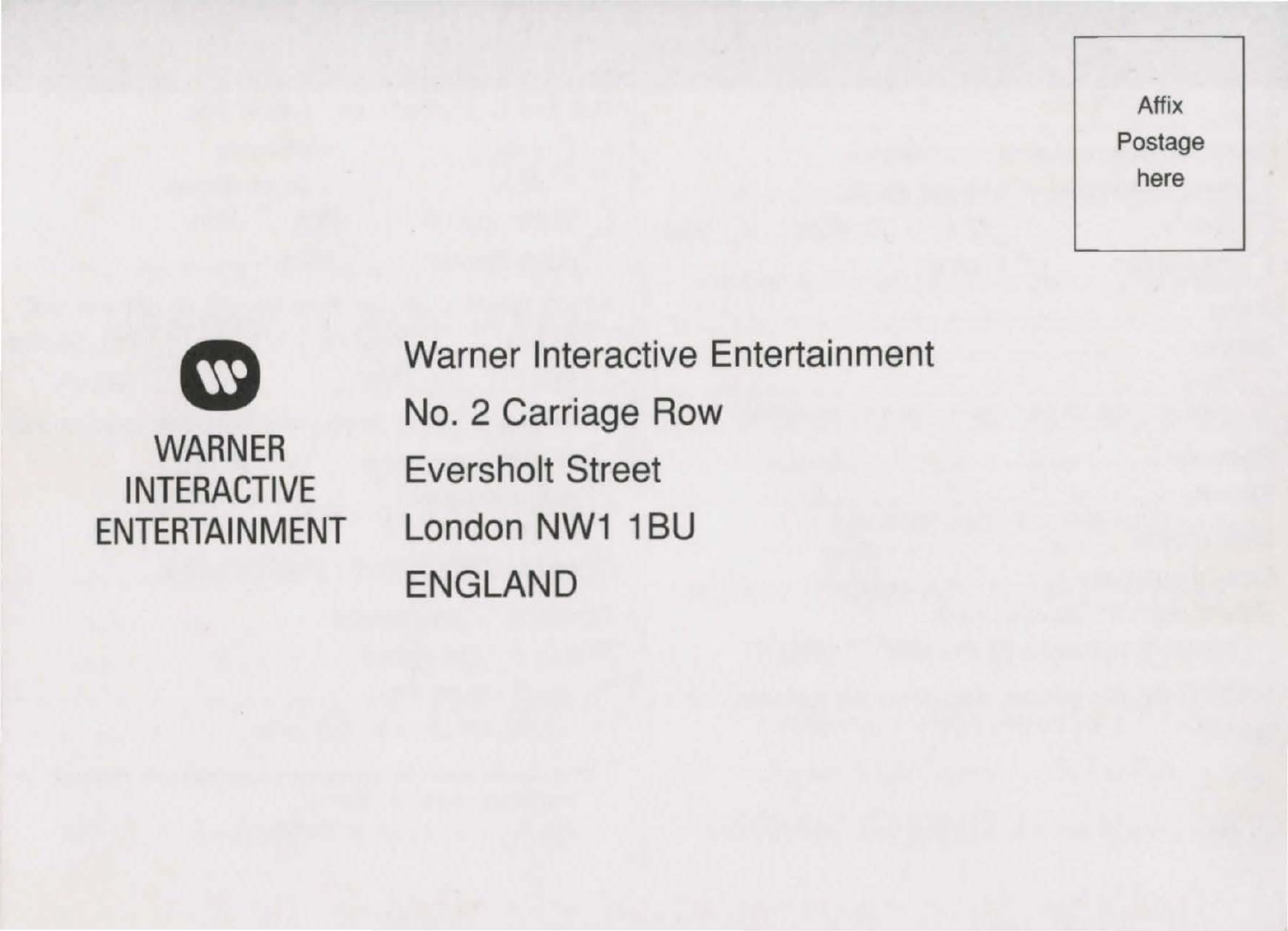| <b>REGISTRATION CARD</b><br>Please return to the address overleaf for technical support entitlement                                                                                                                                                                  |                                                                                                                                                                                                                                                                                                                                                                                                                                       |
|----------------------------------------------------------------------------------------------------------------------------------------------------------------------------------------------------------------------------------------------------------------------|---------------------------------------------------------------------------------------------------------------------------------------------------------------------------------------------------------------------------------------------------------------------------------------------------------------------------------------------------------------------------------------------------------------------------------------|
| Computer purchased for: (please tick)<br>Amiga 500/600<br>Amiga A1200<br><b>IBM PC</b><br><b>IBM PC CD-ROM</b><br>Mac<br>PlayStation<br>Saturn<br>Purchased from: (please tick)<br>Shop Mail order Present Other<br>Which computer games magazines do you read regu- | Decided to buy because: (please tick)<br>Friend<br>Packaging<br>Review<br>In-store display<br>Demo Disk<br>Gift<br>Advertisement<br>Other<br>Which systems do you have access to: (please tick)<br><b>IBM PC CD-ROM</b><br>Amiga<br>PlayStation<br><b>IBM PC</b><br>Saturn<br>Mac<br>What type of game do you buy the most: (please tick)<br><b>Graphic Adventure</b><br>Simulation<br>Action/Arcade<br><b>Role Playing</b><br>Sports |
| larly:<br>· Welchem Spiel war diese Karte beigepackt?                                                                                                                                                                                                                | If you do not wish to receive any further information on products<br>or services, please tick this box<br>· Welchen Computer besitzen Sie?                                                                                                                                                                                                                                                                                            |
| . Wie sind Sie auf das Spiel aufmerksam<br>geworden?<br>Testbericht<br>Demo-Disk<br>Anzeige                                                                                                                                                                          | · Besitzen Sie ein CD-ROM-Laufwerk?<br>Ja:<br><b>Nein</b><br>2x<br>4x<br>6x                                                                                                                                                                                                                                                                                                                                                           |
| Freunde<br>Handel<br>spontan<br>Prospekt                                                                                                                                                                                                                             | · Welche Spielkonsolen besitzen Sie?                                                                                                                                                                                                                                                                                                                                                                                                  |
| . Wo haben Sie das Spiel gekauft?                                                                                                                                                                                                                                    | PlayStation Saturn<br>Andere:                                                                                                                                                                                                                                                                                                                                                                                                         |
| • Wieviel Geld geben Sie im Monat für Spiele<br>aus?                                                                                                                                                                                                                 |                                                                                                                                                                                                                                                                                                                                                                                                                                       |
| · Wieviele Stunden in der Woche spielen Sie?                                                                                                                                                                                                                         | • Welche Art von Spielen bevorzugen Sie?<br>Adventure  <br>Strategie<br>Simulation                                                                                                                                                                                                                                                                                                                                                    |
| · Welche Computer-/Videospielezeitschriften<br>lesen Sie?                                                                                                                                                                                                            | Action Jump 'n Run<br>Sport<br>Sonstiges:                                                                                                                                                                                                                                                                                                                                                                                             |
|                                                                                                                                                                                                                                                                      |                                                                                                                                                                                                                                                                                                                                                                                                                                       |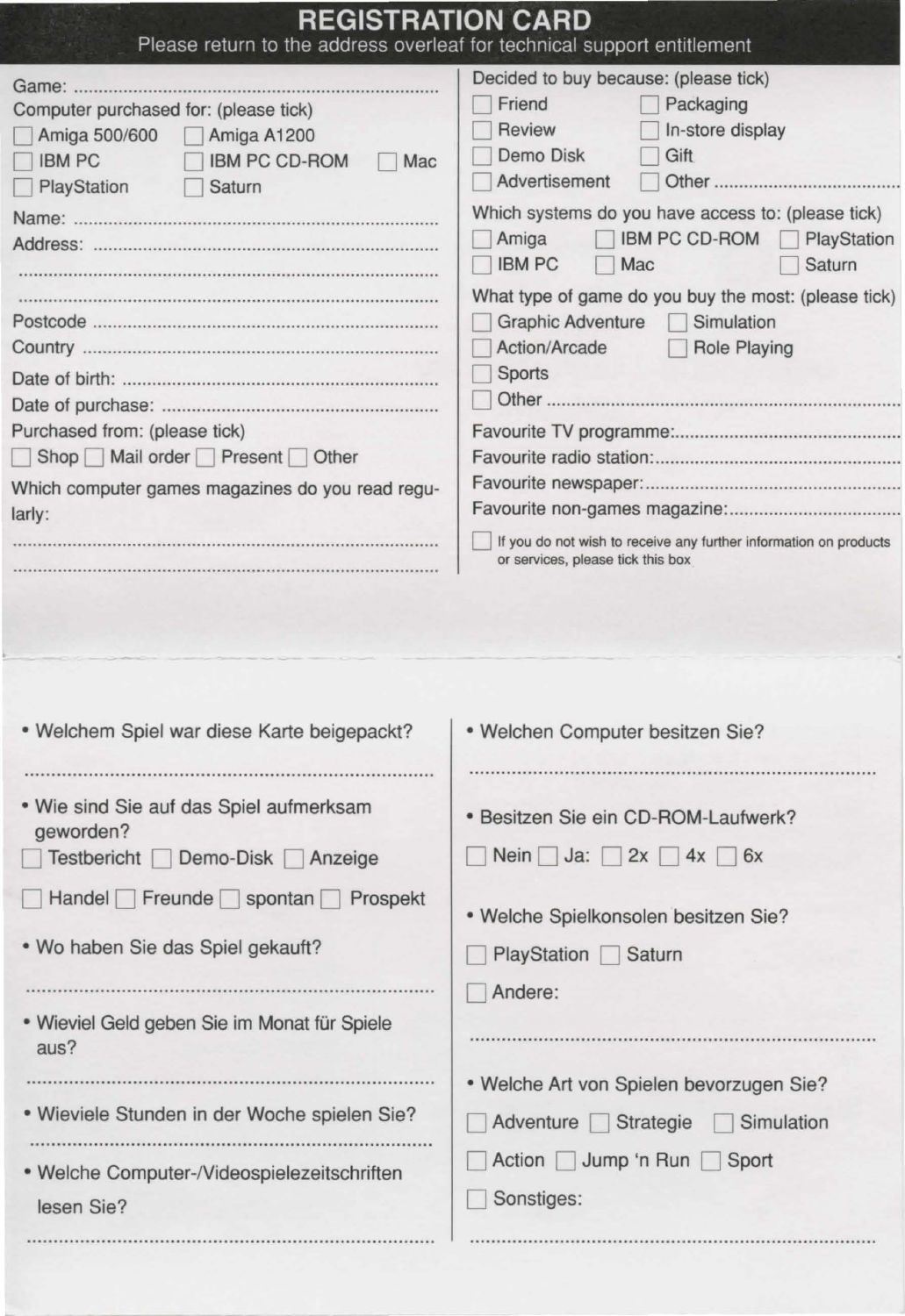

*Reioignez au plus vite le club des CDManiacs W.l.E.!* 

*Completez le couponreponse. Nous vous renverrons votre carte personnelle de Membre du Club, ainsi que le dossier de presenlation.* 

*Vous recevrez par la suite des informations produits en avant-premiere, des surprises ... et vous pourrez, des reception de votre coupon, participer au tirage au sort du CD du mois.* 

*A vos plumes* I



**Adherez au Club des CDManiacs** ! **Au bout des doigts, des infos et des cadeaux** !

- *Vous venez* **d'** *acheler* **un jeu WIE** :
- lequel : .. " . . ......... . . .. . - sur quel support :
- $\Box$  PC 3,5"  $\Box$  PC CD-ROM  $\Box$  Mac  $\Box$  $Mac$  CD-ROM  $\Box$  Amiga
- □ PlayStation □ Saturn
- quand : . . . . . . . . . . . . où (quel magasin, quelle ville)
- **Comment** *etes* **vous devenu un CDManioc** ? □ Thème du jeu □ Conseil d'ami □ Démo □ Article dans les journaux D Publicite D Cadeau D Conseil d'un vendeur  $\Box$  Publicité dans le magasin  $\Box$ Informations sur la boîte  $\Box$  Autres
- **Ouels** *sont* **vos penchants** *de* **CDManioc** ?
- □ Arcade-Action □ Aventure
- $\Box$  Simulation de vol  $\Box$  leu de rôles
- $\Box$  Culturel  $\Box$  Stratégie-réflexion
- $\Box$  Educatif  $\Box$  Films interactifs
- □ Sport, lesquels : Football, Tennis, Golf, Rugby, Hockey sur glace, Base
- Ball, Basket Ball, Football américain

• *Vos* **lrois jeux** *coup de coeur :*  . . . . . . . . . . . . . . . . . . . • **Sur quoi exercez-vous volre CDManie** ?  $\Box$  PC 386  $\Box$  PC 486  $\Box$  PC Pentium □ Mac □ Amiga □ PlayStation □ Saturn □ Lecteur de CD-ROM □ Modem • **Et vous lisez quoi ci** *part* **fa?**   $\Box$  Joystick  $\Box$  Génération 4  $\Box$  CD Média  $\Box$  MPC  $\Box$  PC Loisirs  $\Box$  PC Team Autres : .................. . • **Et VOS hobbies 7**  • **V"rte, vile, vos** *coordonnees de* **CDManioc** I Norn : ..... ... . . . .. . .. ... . Prénom : . . . . . . . . . . . . . . . . . . Adresse : . . . . . . . . . . . . . . . . . . Code Postal : . . . . . . . . . . . . . . . Ville : .................... . Téléphone : . . . . . . . . . . . . . . . . Date de naissance : . . . . . . . . . . .